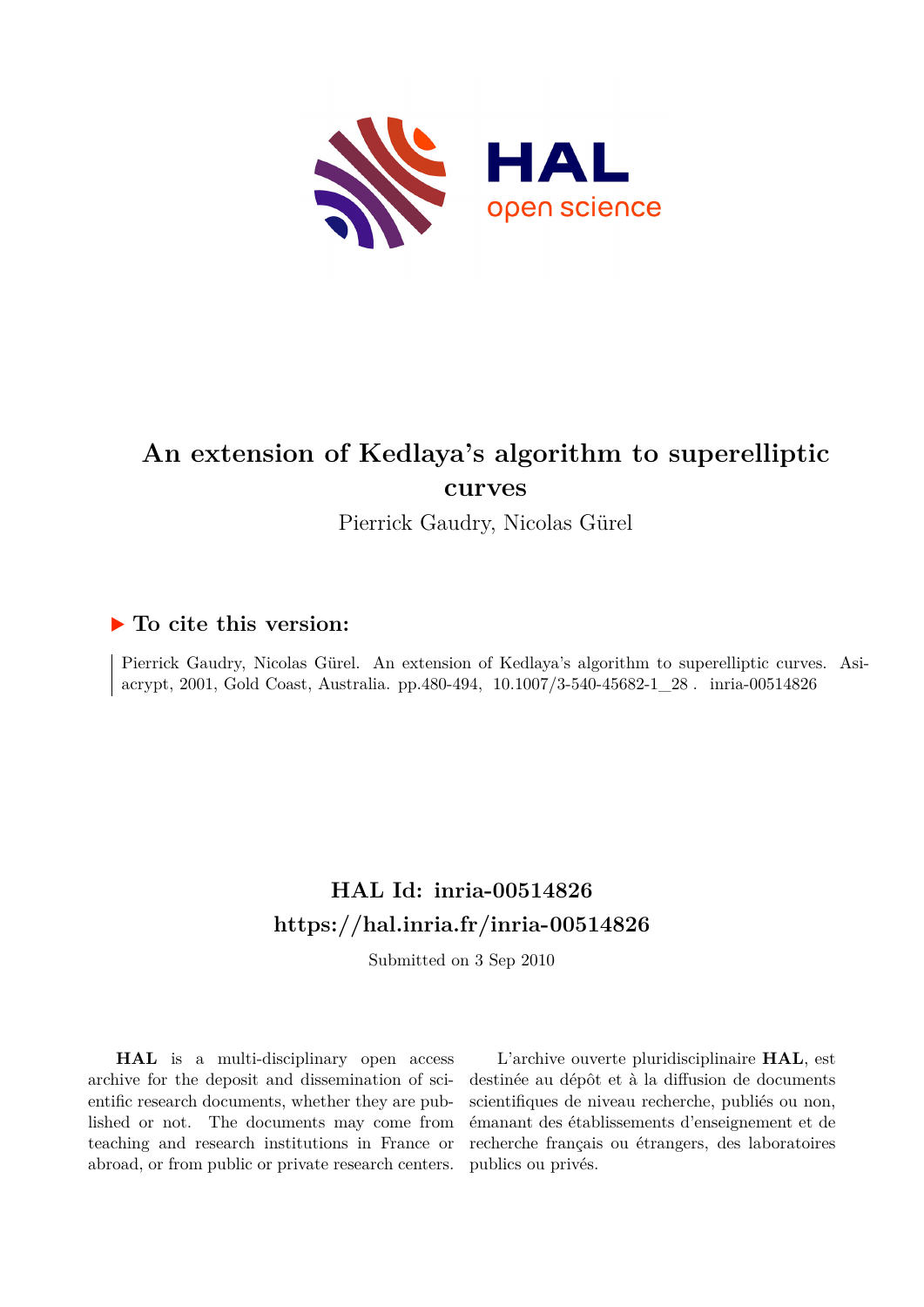# An Extension of Kedlaya's Point-Counting Algorithm to Superellipti Curves

Pierrick Gaudry and Nicolas Gürel

LIX, École polytechnique, 91128 Palaiseau Cedex, France fgaudry, gurelglix.polyte
hnique.fr

Abstract. We present an algorithm for counting points on superelliptic curves  $y = f(x)$  over a nnite neid  $\mathbb{F}_q$  of small characteristic different from  $r$ . This is an extension of an algorithm for hyperelliptic curves due to Kedlaya. In this extension, the complexity, assuming  $r$  and the genus are fixed, is  $O(10g^{3+\epsilon}q)$  in time and space, just like for hyperelliptic curves. We give some numerical examples obtained with our first implementation, thus proving that cryptographic sizes are now reachable.

# 1 Introdu
tion

In the past few years a lot of candidates have been proposed to enlarge the set of groups that an be used in proto
ols based on the dis
rete logarithm problem like Diffie-Hellman or ElGamal. Beside the classical multiplicative groups of finite fields, the most famous are certainly the systems based on elliptic curves [21, 26. Indeed, for these systems the only general attacks known are variants of the Pollard Rho method which require exponential time computation; in practice it means that the key size is much shorter than in a system that uses finite fields. Thereafter, systems based on hyperelliptic curves were proposed [22]. They seem to have the same advantages as elliptic curve cryptosystems (at least when the genus is less than  $4 \overline{1, 14}$ .

More recently, systems based on the discrete logarithm problem in the Jacobians of other curves were designed. Namely, in the literature, we can now find algorithms for working in Jacobians of superelliptic curves [13] and of  $C_{ab}$ curves [2]. Several works related to these curves have already been published, concerning security issues  $[4]$ , efficiency  $[17, 6]$ , building curves with known number of points [3], or possible use in a Weil restriction attack on elliptic curves [5]. The next step for studying the possible cryptographic use of these curves is to conceive an algorithm for counting points of the Jacobian of a *random* urve. Indeed, this is thought to be one of the most se
ure ways of building a ryptosystem by a large part of the ommunity.

In the case of elliptic curves, this problem of point counting has been a challenge of the past 15 years and nowadays we have satisfactory solutions. When the characteristic of the base field is large the best known method is Schoof's algorithm and all the improvements leading to the so-called Schoof-Elkies-Atkin algorithm. We refer to  $[7]$  or  $[23]$  for surveys of these techniques and to the references therein. Besides some theoretical results [29] and an attempt to make them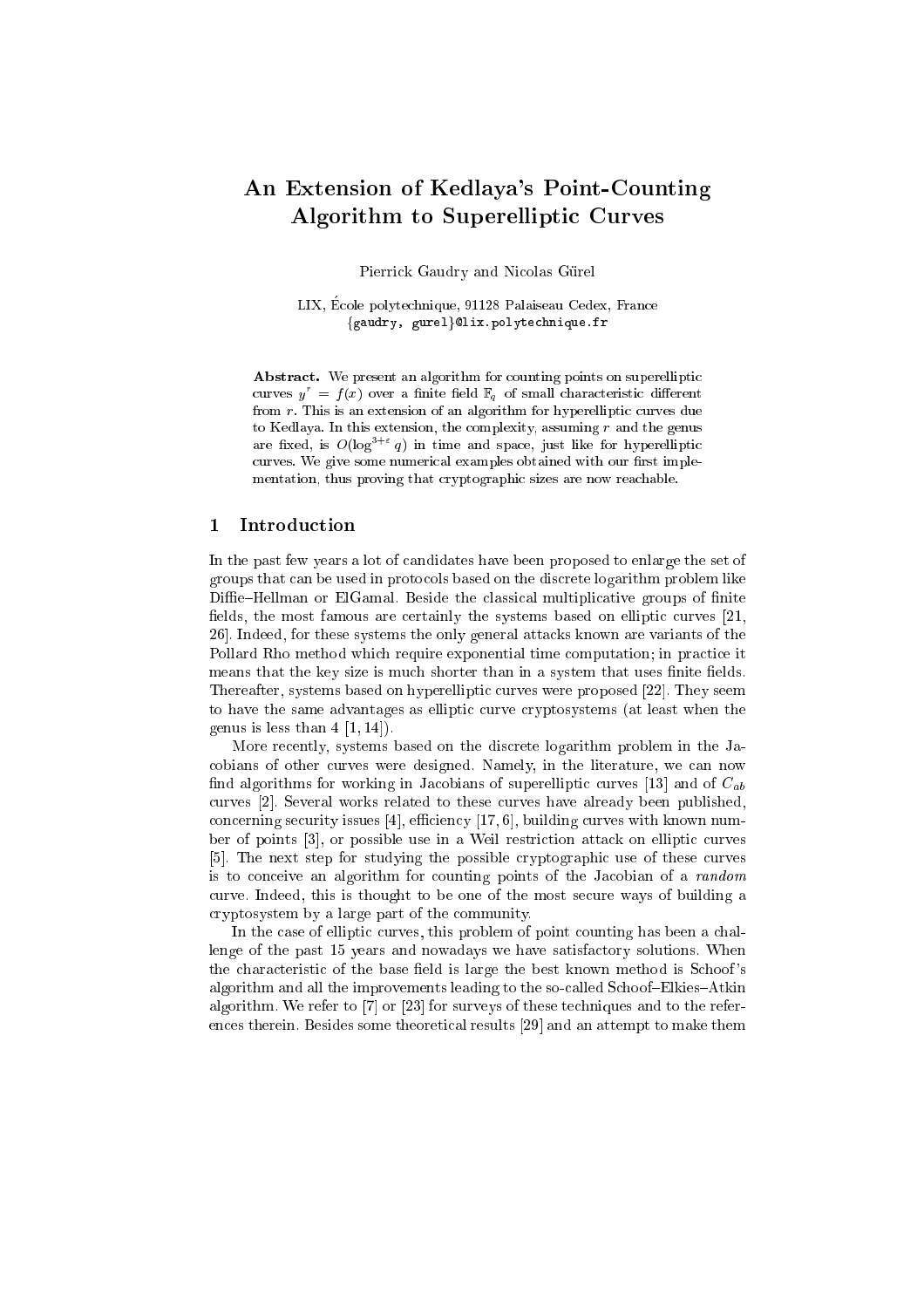practical [15], extending the SEA algorithm to higher genus has not yet proven to be enough for cryptographic sizes. The situation is quite different in small characteristic: two years ago, Satoh  $[32]$  showed that p-adic methods using the canonical lift could lead to an algorithm asymptotically faster than SEA. Some work has been done consequently on the subject to extend it to characteristic  $2$  [33, 9], to implement it and obtain new records [9], to use less memory [34]. and to combine it with an early-abort strategy for generating secure curves [10]. Mestre, Harley and Gaudry re
ently proposed a related algorithm, based on the arithmetic-geometric mean, for elliptic curves and hyperelliptic curves of genus 2 in characterstic 2; a nice feature of this technique is that it does not explicitly make use of  $j$ -invariants, of modular equations nor of Vélu-type formulae, and these had previously been the main obstru
tions to generalizing beyond the elliptic case. However, the AGM method does not seem to extend easily to non-hyperelliptic curves. Another approach, also using  $p$ -adic methods but not based on canonical lifting, has been proposed by Kedlaya [18]. His method applies to hyperelliptic curves in small odd characteristic. The complexity in time is  $O(\log^3+q)$ , for curves over  $\mathbb{F}_q$  of fixed genus, i.e. the same as all the variants of Satoh's method and the complexity in space is  $O(\log^3 q)$  which is the same as Satoh's original algorithm, but bad compared to the algorithm of [34] or AGM.

The contribution of this paper is twofold: firstly we show that Kedlaya's algorithm can be extended in a rather straightforward way to superelliptic curves; secondly we report some results obtained with our first implementation written in MAGMA. To our knowledge, these are the first published point counting computations for random hyperelliptic and superelliptic curves of cryptographic sizes.

The paper is organized as follows: after recalling some basics about curves and *p*-adic numbers, we describe Kedlaya's original algorithm and show how to adapt it for superelliptic curves. Then we give some more details on the way these algorithms can be handled in practice and we estimate the complexity. We conclude by numerical examples and remarks about the use of these curves in ryptography.

# 2 Background on Algebraic Curves and p-adic Number Rings

In this section, we recall some basic facts about algebraic curves over finite fields and  $p$ -adic numbers. We shall not give precise definitions and we refer the reader to classical books on the subject  $([12, 20, 19, 24]$  for instance).

## 2.1 Hyperelliptic and Superelliptic Curves

Let  $\mathbb{F}_q$  be a nilite field with  $q=p^+$  elements. We shall consider only two types of urves over Fq , namely hyperellipti and superellipti urves.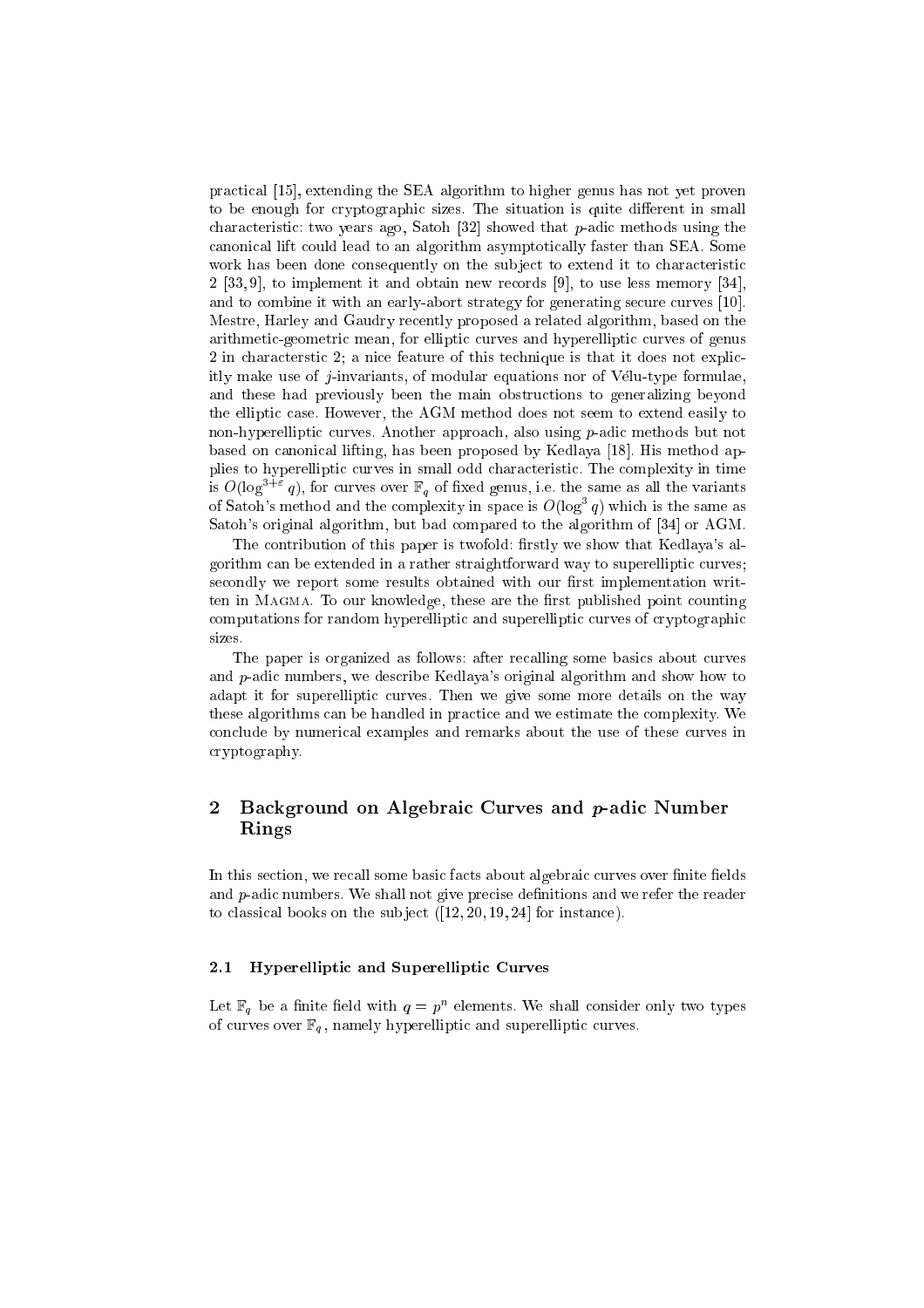**Definition 1** A superelliptic curve is a plane curve C which admits an affine equation of the form

$$
y^r = f(x),
$$

where r is a prime different from  $p$  and  $f$  is monic, squarefree of degree d coprime  $to r$ .

With such a definition,  $\mathcal C$  is non-singular in its affine part, and admits a unique place of degree 1 at infinity. Moreover its genus is given by  $q = \frac{\sqrt{3}}{2}$ .

**Definition 2** In characteristic different from 2, a hyperelliptic curve is a superelliptic curve whose equation is of the form  $y^2 = f(x)$ , with  $r = 2$  and f of degree  $2g + 1$ .

Note that there exists a more general definition of hyperelliptic curves which do not exclude the case of characteristic 2. But the algorithms we will describe work only for this particular case.

Let C be a superelliptic curve of genus q. Associated to this curve, one can define its *Jacobian*, noted  $J(\mathcal{C})$ , which is a finite abelian group. In the past few years, several algorithms were developed to compute explicitly in this group [13, 2, 17, 6. The next step is to study the order of  $J(\mathcal{C})$ . For this the q-th power Frobenius endomorphism and its characteristic polynomial  $\chi(T)$  are key tools. More precisely,  $\chi(T)$  can be written as

$$
\chi(T) = \sum_{i=0}^{2g} a_i T^i, \text{ with } a_{2g} = 1, a_i = q^{g-i} a_{2g-i} \text{ for } i = 0, \dots, g-1,
$$

and all its roots have absolute value  $\sqrt{q}$ . This is essentially the Riemann Hypothesis for zeta functions of curves. For us, the interesting fact is that  $\#J(\mathcal{C}) = \chi(1)$ . Our goal in this paper is to compute  $\chi(T)$  and to obtain  $\#J(\mathcal{C})$  as a byproduct.

#### 2.2 The Ring  $\mathbb{Z}_q$

Let  $K$  be the (unique up to isomorphism) unramified extension of degree  $n$  of  $\mathcal{R}^{n+1}$  is residual to residual integration of  $\mathcal{R}^{n+1}$  and  $\mathcal{R}^{n+1}$  of  $\mathcal{R}^{n+1}$  orders of  $\mathcal{R}^{n+1}$ to the polynomial problem with the problem and provided the control of the control  $\mu$  and the  $\mathbb{R}$  , we have the extension of Fp ; we then extension of the extension of

$$
\mathbb{Z}_q := \mathbb{Z}_p[t]/(P(t)),
$$

where the polynomial  $P(t)$  is obtained from  $\overline{P}(t)$  by lifting trivially its coeffiients to p-adicious control and practices in accounted as an official control of  $\mathcal{L}$ a polynomial  $z = z_{n-1}t_1 + z_{n-2}t_1 + z_1t + z_0$  taken modulo  $P(t)$  and where the  $\alpha$  are integrate modulo at power of p called the presentation at which are  $\alpha$ omputation is done.

it is a shown that the Galois group of the GM is the GM is the Galois group of the Galois of the Galois of the by  $\sigma$  the unique generator, also called Frobenius, of this Galois group that reduces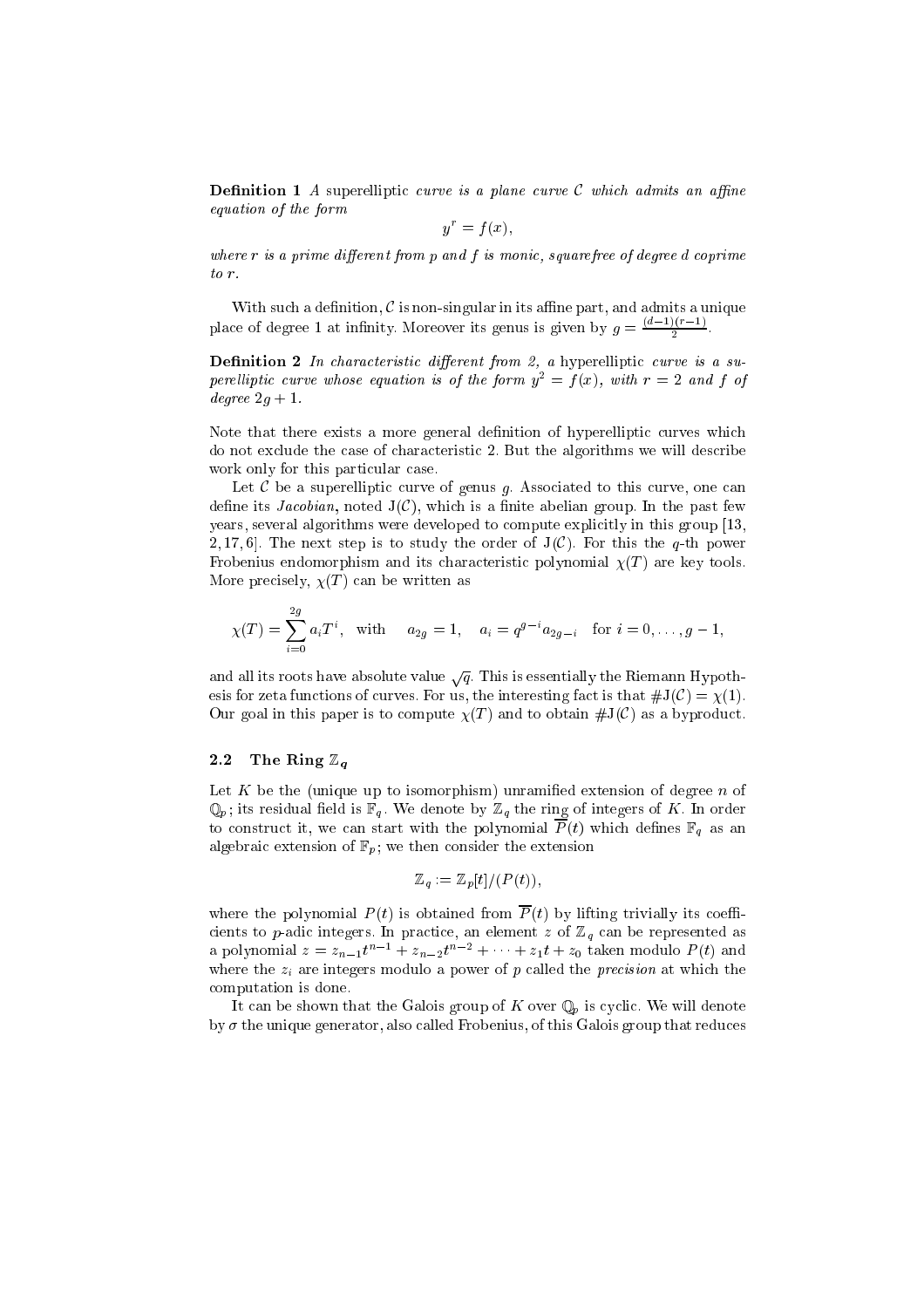modulo <sup>p</sup> to the p-th power Frobenius in Fq . There is no trivial formula for writing  $z^{\perp}$  for an element  $z$  in  $\mathbb{Z}_q$  expressed on a polynomial basis as above. Later on, we will describe now to precompute  $\iota^+$  and then  $z^-$  is obtained as follows:

$$
z^{\sigma} = \left(\sum_{i=0}^{n-1} z_i t^i\right)^{\sigma} = \sum_{i=0}^{n-1} z_i (t^{\sigma})^i.
$$

## 3 Kedlaya's Algorithm and its Extension

#### 3.1 Overview of Kedlaya's Algorithm for Hyperellipti Curves

Let C be a hyperelliptic curve of genus g given by its equation  $y^2 = \overline{f}(x)$  over Fq . Following the onstru
tion of Kedlaya (see also [20℄, page 72), we onsider the curve  $\epsilon$  -obtained from  $\epsilon$  by removing the point at infinity and the points with vertical tangent (i.e.  $y = 0$ ).

I here is a way to lift the coordinate ring of  $C^{\circ}$  called the weak completion  $Z(T)$ , with the nice property that its cohomology verifies a "Lefschetz trace formula" [28] and hence gives information about the cardinalities of the initial curve  $\mathcal{C}$ .

Taking a lowbrow point of view in which we can forget about the curve  $\epsilon$ , we shall work on the vector space generated over the  $p$ -adic number field  $K$  by the following differential forms:

$$
\mathcal{D} = \left\langle \frac{x^i dx}{y}; \quad i \in [0, 2g - 1] \right\rangle
$$

in which we have the relations coming from the equation of the curve and  $d\varphi(x,y) \equiv 0$  for every rational function  $\varphi$ . On the differential forms one can define a Frobenius action which is compatible with the  $p$ -th power Frobenius on  $\zeta$ : take  $x^* = x^p$ ,  $y^*$  given by  $(y^*)^* = f(x)^*$  and  $(ax)^* = px^p$  and  $(ax)^* = bx^p$ shows in a constructive way that the space  $D$  is stable under the action of this  $\sigma$ . Hence  $\sigma$  is an endomorphism of a vector space of dimension  $2g$ ; and everything is done in order for its hara
teristi polynomial to be losely related to the  $\chi(T)$  we are looking for. The heart of Kedlaya's algorithm is then to compute the matrix of  $\sigma$  for the given basis of  $\mathcal{D}$ .

For each i in  $[0, 2g-1]$ ,

$$
\left(\frac{x^i dx}{y}\right)^{\sigma} = \frac{1}{y^{\sigma}} p x^{i p + p - 1} dx,
$$

therefore the tricky part is the computation of  $\frac{1}{y^{\sigma}}$ . This is not defined in a lifted coordinate ring because it involves a square root and that is a reason why we use the weak completion. From a practical point of view, it means that we shall be able to expand  $\frac{1}{y^{\sigma}}$  as a power series in  $\tau = \frac{1}{y^2}$ : starting with the definition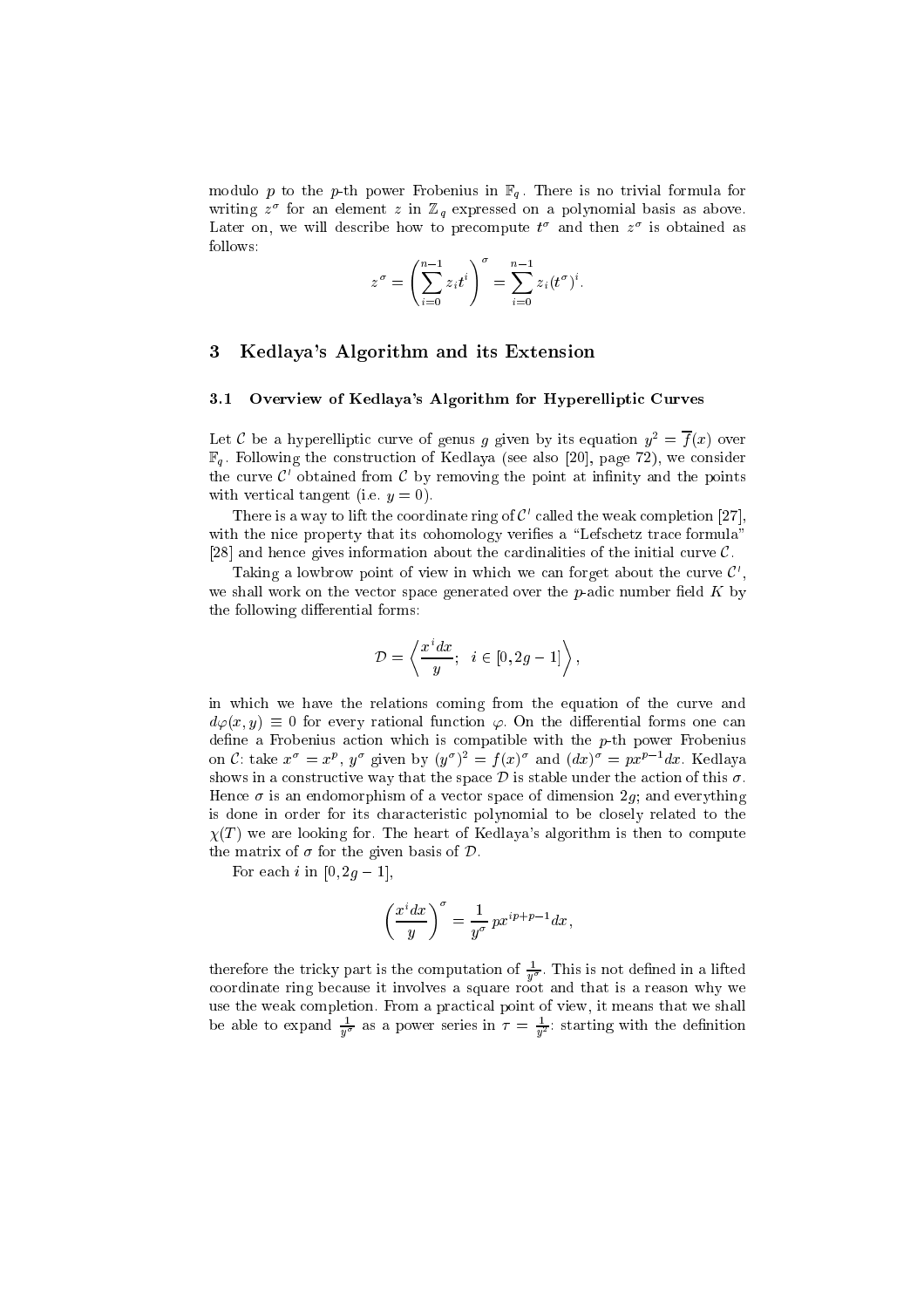$(y^-)^+ = f(x)^+$ , we have

$$
\frac{1}{y^{\sigma}} = (f(x)^{\sigma})^{-1/2}
$$
  
=  $(f(x)^{\sigma} - f(x)^p + f(x)^p)^{-1/2}$   
=  $(f(x)^p)^{-1/2} \left(1 + \frac{f(x)^{\sigma} - f(x)^p}{f(x)^p}\right)^{-1/2}$   
=  $\frac{1}{y^p} (1 + \tau^p (f(x)^{\sigma} - f(x)^p))^{-1/2}$ .

By the usual power series expansion of  $(1 + \Lambda)^{-1/2}$  we get an expression of the form

$$
\frac{1}{y^{\sigma}} = y^{-p} \sum_{k \ge 0} P_k(x) \tau^{pk} = y^{-1} \tau^{(p-1)/2} \sum_{k \ge 0} P_k(x) \tau^{pk}
$$

Note that p divides  $(f(x)^{-} - f(x)^{F})$  so that the power of p dividing  $P_k(x)$  tends to infinity as  $k$  grows (actually this is what is expected due to the theoretical construction of the weak completion). We can now write

$$
\left(\frac{x^i dx}{y}\right)^{\sigma} = \left(\sum_{k\geq 0} Q_k(x)\tau^k\right) \frac{dx}{y},
$$

where  $Q_k(x)$  are polynomials. The algorithm proceeds as follows: we compute this expression up to some precision in  $\tau$ , and then we use the relations in  $\mathcal D$ described above to reduce the expression to a polynomial of degree at most  $2g-1$ , times  $\rightleftharpoons$  . In this way we shall prove that  $\nu$  is indeed  $\sigma$ -stable and moreover we y. obtain an expli
t des
ription of the a
tion of on the basis. For this we will use three strategies of reduction:

Red 1. First of all, using the equation of the curve, one can write

$$
Q_k(x)\tau^k = (\alpha_k(x)f(x) + \beta_k(x))\tau^k = \alpha_k(x)\tau^{k-1} + \beta_k(x)\tau^k,
$$

where  $\alpha$  and  $\alpha$  are the state and the division of the division of  $\alpha$  and the division of  $\alpha$   $\alpha$ by f. Therefore one can assume that  $Q_k(x)$  is of degree at most 2g for all k, except for  $Q_0(x)$  for which one can show that the degree is at most  $2pg - 1$ .

Red 2. Then we use the relations of cohomology to rewrite the series in the form  $Q(x) = \frac{1}{y}$ . Fix  $\kappa \ge 1$  and consider the term  $Q_k(x) = \frac{1}{y}$ . Let  $U(x)$  and  $V(x)$  be such that  $Q_k(x) = U(x) f(x) + V(x) f(x)$  (they do exist because f is squarefree). Using  $\overline{\phantom{a}}$  $\sim$ 

$$
d\left(\frac{V(x)}{y^{2k-1}}\right) \equiv 0,
$$

one obtains

$$
Q_k(x)\,\tau^k\frac{dx}{y}\equiv \left(U(x)+\frac{2}{2k-1}V'(x)\right)\,\tau^{k-1}\frac{dx}{y}
$$

Repeating this for decreasing  $k$ 's, we can rewrite everything on the constant term of the series.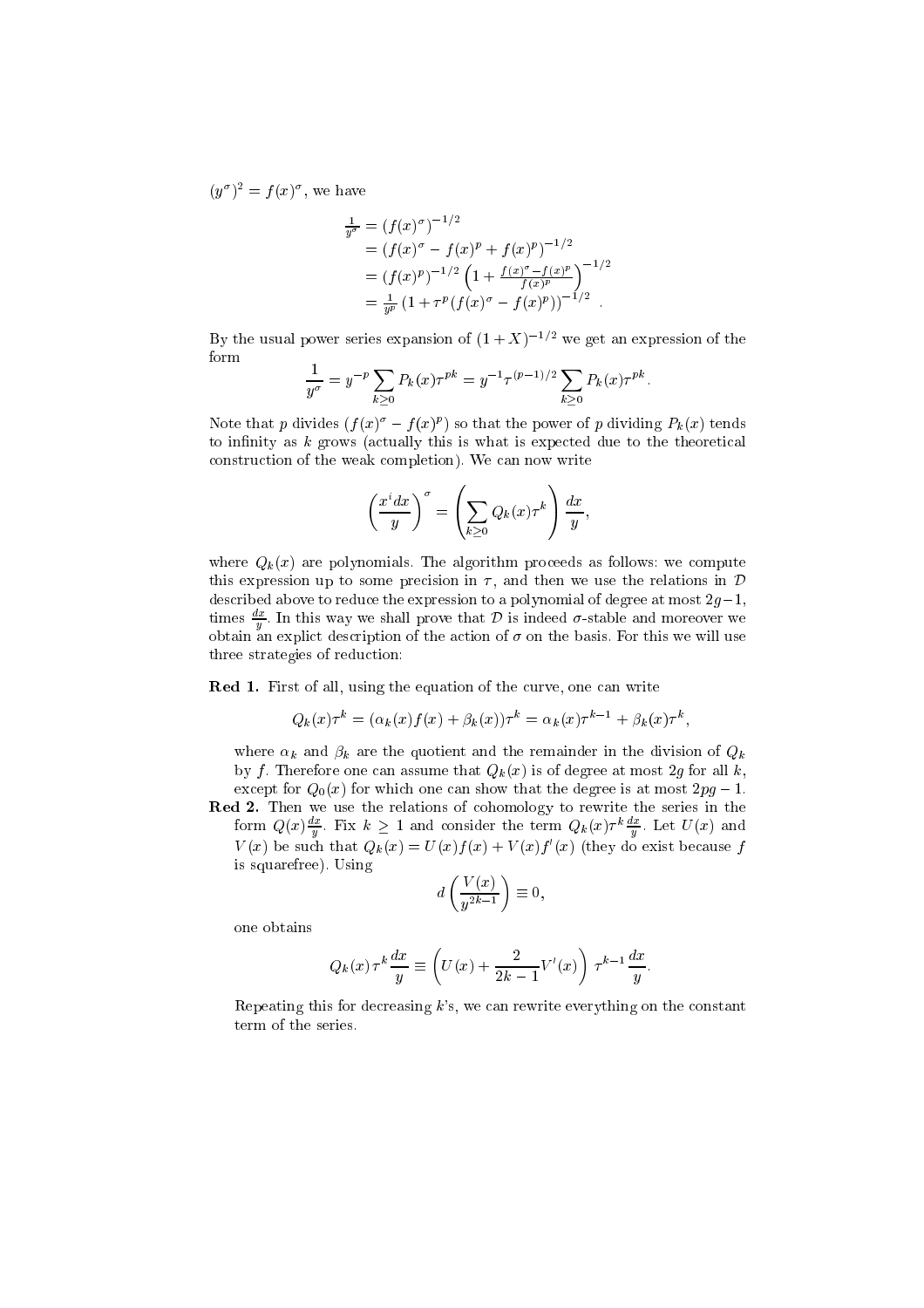**Red 3.** Finally, in the expression  $Q(x) = \frac{1}{y}$  that we obtained, one can reduce the degree  $\mathcal{L}$  , at most 2 in the following way. Assume  $\mathcal{L}$  in the following way. Assume  $\mathcal{L}$ 

$$
d(x^{\delta-2g}y) \equiv 0,
$$

one gets a polynomial of degree  $\delta$  that can be subtracted from  $Q$ .

a a channal point and we have a 2g matrix matrix matrix matrix matrix matrix matrix matrix matrix matrix matri

$$
\begin{pmatrix}\n\frac{dx}{y} \\
\vdots \\
\frac{x^{2g-1}dx}{y}\n\end{pmatrix}^{\sigma} = M \begin{pmatrix}\n\frac{dx}{y} \\
\vdots \\
\frac{x^{2g-1}dx}{y}\n\end{pmatrix}.
$$

Most of the operations done during the computation involve elements of  $\mathbb{Z}_q$ , but at the end we may have to divide by small powers of  $p$ . Finally the coefficients of  $M$  lie in  $p^{-1}\mathbb{Z}_q$  with a small, predictable  $s$ , which depends only on  $p$  and  $g$ .

The final step is then to compute the characteristic polynomial of the matrix

$$
M M^{\sigma} \cdots M^{\sigma^{n-1}}
$$

which has coefficients in  $\mathbb{Z}_2$  and is a *p*-adic approximation of  $\chi(T)$ .

# 3.2 Superellipti Curves

Let C be a superelliptic curve given by its equation  $y^r = \overline{f}(x)$  with  $\overline{f}$  of degree d urves. In the same as for the same as for hypersection as for hypersection as for hypersection and the present case, the space of differential forms we consider is

$$
\left\langle \frac{x^i dx}{y^j}; \quad i \in [0, d-2], \ j \in [1, r-1] \right\rangle.
$$

The Frobenius action lifting the  $p$ -th power Frobenius on  $\mathcal C$  is defined similarly: take  $x^2 = x^p$ ,  $y^2$  given by  $(y^2)^2 = f(x)^2$  and  $(ax)^2 = px^2$  ax.

Again, the spa
e of dierential forms has been hosen su
h that it is stable us to rewrite  $\left(\frac{x^i dx}{u^j}\right)^{\sigma}$  over the basis. Fix an  $i \in [0, d-2]$  and a  $j \in [1, r-1]$ . VΨ over the basis in interest and a set  $\mathcal{L}$  and a set  $\mathcal{L}$  and a set  $\mathcal{L}$ We can write  $\left(\frac{1}{y^j}\right)$  $\sqrt{U}$ as a power series

$$
\left(\frac{1}{y^j}\right)^{\sigma} = y^{-jp} \left(1 + \frac{f(x)^{\sigma} - f(x)^p}{y^{rp}}\right)^{-j/r} = y^{-jp} \sum_{k \ge 0} P_k(x) \tau^{pk},
$$

where we have set  $\tau = y$  . Hence we can write

$$
\left(\frac{x^i dx}{y^j}\right)^{\sigma} = \left(\sum_{k\geq 0} Q_k(x) \tau^k\right) \frac{dx}{y^{jp \mod r}}.
$$

In the following, we let  $\ell = ip \mod r$ . We now proceed with three reduction steps similar to those we had for hyperelliptic curves.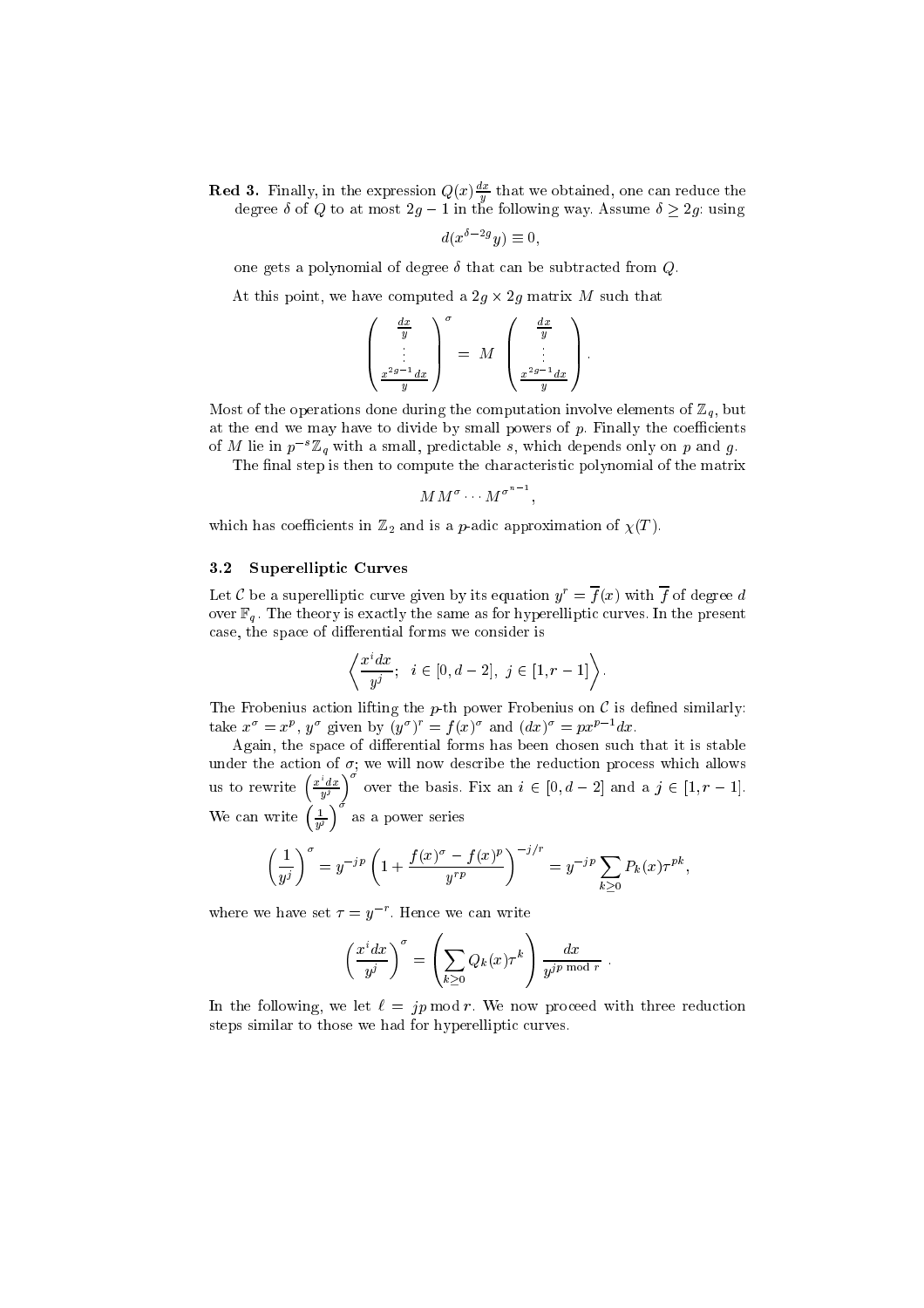- red in the extendion of the equation of the computer of the Chinese of the Chinese where  $\mathbf{v}_k$  (x) (x) are of degree at most  $d-1$ , except for the first one.
- **Red 2.** Then, rewrite the term in  $\tau$  as a term in  $\tau$  . For  $\kappa > 1$ , iet  $U(x)$  and  $V(x)$  be such that  $Q_k(x) = U(x) f(x) + V(x) f(x)$ , one has

$$
Q_k(x) \tau^k \frac{dx}{y^{\ell}} \equiv \left( U(x) + \frac{r}{r(k-1) + \ell} V'(x) \right) \tau^{k-1} \frac{dx}{y^{\ell}}
$$

**Red 3.** Finally, we are left with an expression of the form  $Q(x) \frac{d}{dt}$ , where  $Q(x)$  is a polynomial of degree  $\epsilon$  that we can reduce to degree at most  $\epsilon$  . The most  $\sigma > a-1$ , the exact differential  $a(x - y) = 0$  gives a polynomial of degree  $\delta$  that can be subtracted from  $Q(x)$ .

we as before a 2g matrix matrix matrix matrix matrix matrix of the second contracts. teristic polynomial of its "norm".

Note that the differential forms in  $\frac{1}{u^j}$  are sent by  $\sigma$  to the subspace generated by forms in  $\frac{d}{dt}$  with  $t = yp \mod r$ . As a consequence, M is a matrix that can be viewed in blocks of size  $d-1$ , with the property that there is exactly one non-zero block in each row block and each column block.

# 4 Details and Complexity

#### 4.1 Pre
ision of the Computation

The intermediate result obtained from the algorithm of section 3 is an approximation of the polynomial  $\chi(T)$  that we are looking for, and by computing to sufficient precision we can determine it exactly. Two parameters have to be tuned, to ensure that at the end we get enough information to conclude. The first is the p-adic precision  $p^+$  at which we truncate elements of  $\mathbb{Z}_p$ . I he second is the  $\tau$ -adic precision at which we truncate the series.

Bounds on the coefficients of  $\chi(T)$  can be deduced from the bounds on its roots: jai <sup>j</sup>  $(2g)$ i  $q^{\gamma}$  for  $i \in [1, q]$ . We assume that q is large compared to the genus, so that ag determines the requirement presented to know the resource  $\sim$  $\cdots$  $\binom{2g}{g}$  $\sim$  $q^{g}$  =  $\pm$  to be sure to recover all the coefficients. Therefore the working precision should be at least

$$
\nu = \left\lceil \log_p \left( 2 \binom{2g}{g} q^{g/2} \right) \right\rceil.
$$

The precision in  $\tau$  is more problematic: at first sight it is not clear that we do not need all the terms of the series to get a result which makes sense even modulo  $p$ . Actually in the power series expansion, one can see that the coefficient in  $\tau^{\cdot}$  (which is a polynomial over  $\mathbb{Z}_q$ ) is divisible by a power of p which grows to infinity at the speed of  $k/p$ . Hence it appears that the precision  $\mu$  in  $\tau$  should be at least p times the p-adic precision  $\nu$ . Moreover, the reduction process also perturbs things: starting with a term  $Q_k(x) \tau^{\alpha} \frac{\partial}{\partial x^{\beta}}$ , with  $p^{\alpha \alpha}$  dividing  $Q_k(x)$ , one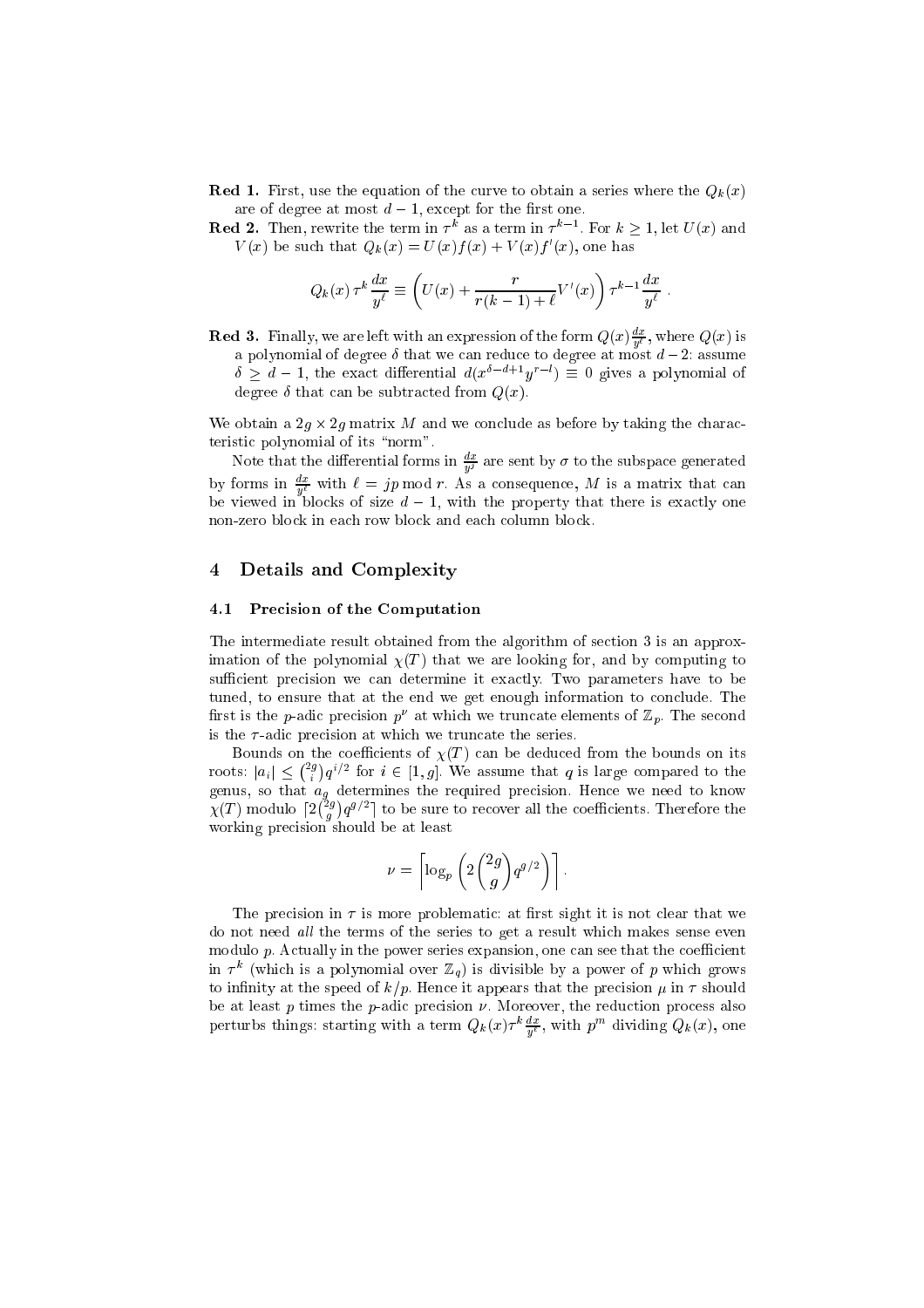reduces to a differential form  $Q(x)_{\overline{u^{\ell}}}$  and  $p^{\ldots}$  does not divide  $Q(x)$  any more. In Lemma 1 of  $[18]$ , Kedlaya shows that we can bound the loss of precision by  $\log_n(r k + \ell)$ . Acordingly, it is sufficient to enlarge  $\mu$  slightly to ensure that at the end we have the required precision. A tedious calculation leads to the following choice for  $\mu$ : we take the smallest  $\mu$  such that

$$
\mu > p\nu - \frac{p}{r} + p \log_p((r+1)\mu - 1).
$$

#### 4.2 Detailed Algorithm

We summarize the algorithm in the following:

**Input:** A superemptic curve  $y^* = f(x)$  over  $\mathbb{F}_q$ ,  $q = p^*$ , the degree of f is noted  $d, g = \frac{\sqrt{3}}{2}$ .  $\overline{\phantom{a}}$ 

Output: The hara
teristi polynomial (T ).

- 1. Set the *p*-adic working precision  $\nu = \lceil \log_p(2\binom{2g}{g}) \rceil$  q°′ )| and set the maximal precision  $\mu$  for the series to be the smallest value such that  $\mu > p\nu - \frac{\mu}{r} + \frac{\mu}{r}$  $\mathbf{r}$  - on ((r + 1)  $\mathbf{r}$  + 1).
- **4.** Let  $S = 1 + (I(x)^r I(x)^r) \tau^r$ , where  $I(x)$  is the polynomial  $I(x)$  where the components are lifted are lifted are  $\mathcal{I}_{\mathcal{I}}$  from Fq to  $\mathcal{I}_{\mathcal{I}}$
- **3.** Compute  $S^{-r}$  as a truncated series in  $\tau$ , to precision  $\tau^r$ . For this, use a Newton iteration  $\lambda \leftarrow \pm (r + 1)\lambda - 5\lambda$  is initialized with ie is the redistribution of the redistribution, which can be redistributed to keep the contribution of the series of degree at most  $d-1$ .
- 4. Compute  $S \rightarrow$  for  $j \in [2, r 1]$  up to precision  $\tau^r$ . This is done by multiplying  $S^{-1/r}$  by itself repeatedly; again, use **Red1** after each multiplication.
- **5.** For each  $i \in [0, d 2]$  and  $j \in [1, r 1]$  do
	- $\sim$  compute  $\sim$   $\mu$   $\mu$  $\left(\frac{x^i dx}{u^j}\right)$  $\int_0^b = p \tau^{jp \operatorname{div} r} x^{ip+p-1} S^{-j/r} \frac{dx}{u^{jp \mod r}}.$
	- **D.** Use **Red** 2 to write  $\omega_{ij}$  in the form  $Q(x)_{ij}$ <sub>njp</sub> mod r.
		- During this reduction it is sometimes necessary to divide by an integer which is divisible by  $p$ . In theory, this ought to reduce the precision of the computation. Actually, when this occurs, one adds some arbitrary noise to "force" the precision to remain maximal. This strange way of doing things does not actually affect the final result because this noise will cancel out during the whole process. This is ensured by Lemma 1 in [18], which extends naturally to the superelliptic case.
	- c. Use Red 3 to reduce the degree of  $Q(x)$ .
- 6. Compute the matrix M, its norm and its hara
teristi polynomial e(T ) =  $\sum_{0 \leq k \leq 2a} \tilde{a}_k T^k$ .
- 7. For  $k \in [1, g]$ , find the integer  $a_k$  in  $\left[-\frac{p}{2}, \frac{p}{2}\right]$  $\frac{1}{2}$ ] congruent to  $a_k$  modulo  $p$ . Return the corresponding  $\chi(T)$ .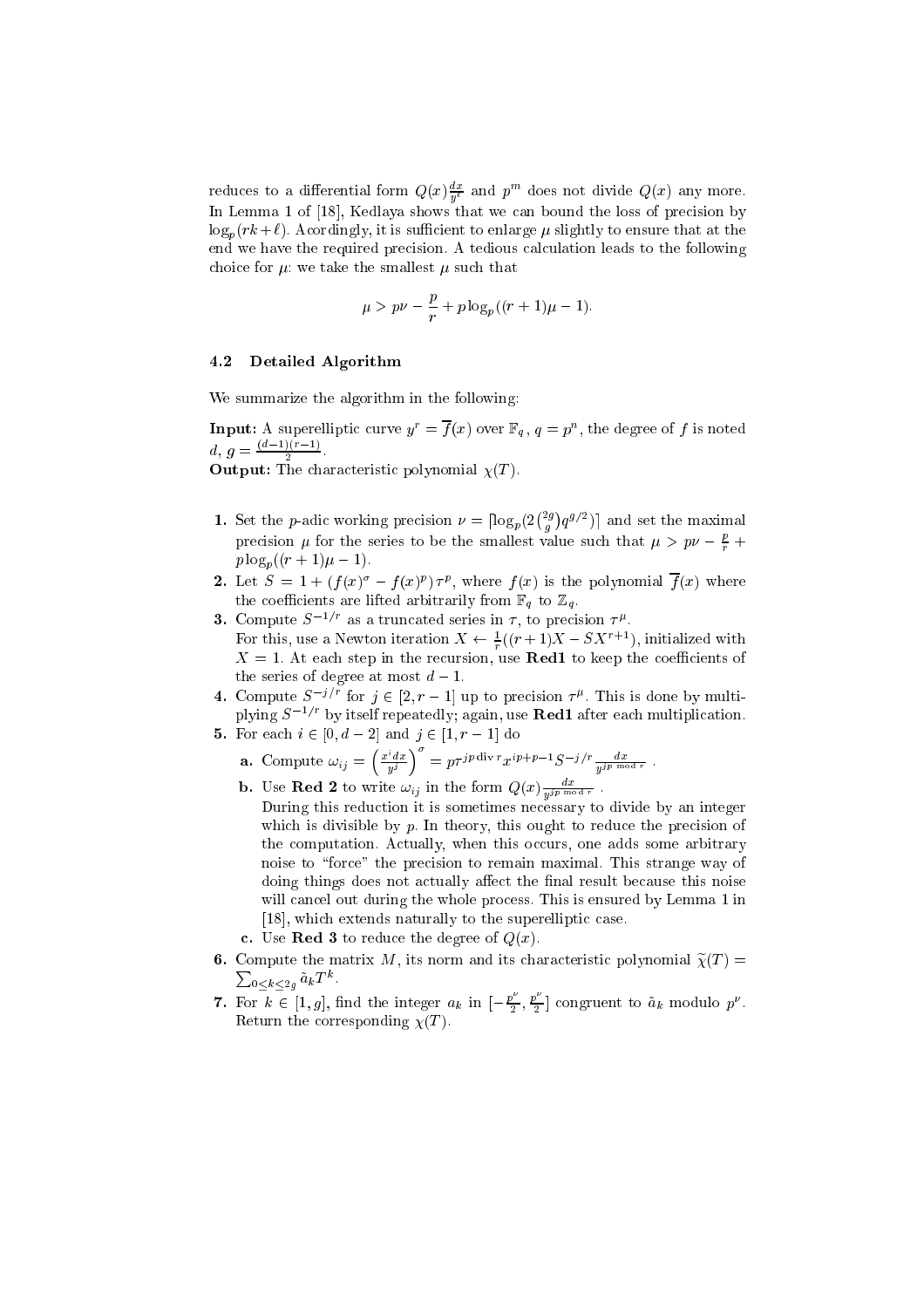#### 4.3 Complexity

For the omplexity analysis we shall make the following assumptions:

- $-$  The characteristic p is fixed;
- $\overline{\phantom{a}}$  The parameters r and d of the curves are fixed, hence also the genus;
- Each time we have to do a multiplication between two elements of a rather ompli
ated stru
ture (trun
ated series over polynomials over polynomials over integers), we assume that we pa
k everything into large integers and that we use Schönhage's fast multiplication algorithm. A multiplication between two objects of bit-size TV is then assumed to take time  $O(N^{1+\frac{1}{2}})$ .

In Step 2 we have to apply Frobenius to some elements of  $\mathbb{Z}_q$ . For this, note that t being a root of  $P(t)$ , so is the field theory of the call be obtained by a Newton iteration  $\Lambda \leftarrow \Lambda - P(\Lambda)/P$  ( $\Lambda$ ) initialized with  $t^p$  . This is just a precomputation and moreover the cost is comparable to the rest of the algorithm. Thereafter, it is possible to obtain the Frobenius of an element in  $\mathbb{Z}_q$  in time  $O(n^{s+1})$ .

Step 3 is a Newton lifting. The cost is bounded by a constant times the cost of the last iteration. This last iteration costs a few multiplications between objects which are polynomials of degree  $\mu$  over polynomials of degree  $d-1$  with oe extended in  $\alpha$  is of  $\alpha$  is of  $\alpha$  is of  $\alpha$  is of the bit-size  $\alpha$  is of the bit-size of the bit-size of the bit-size of the bit-size of the bit-size of the bit-size of the bit-size of the bit-size of the bit-si objects is  $n\nu\mu a = O(n^3+1)$ . Hence the  $O(1)$  multiplications we have to do in the imal iteration take time in  $O(n-1)$ . Applying **Red 1** to the result has the same asymptotic complexity (we have to visit the whole object and the runtime is linear in its size) but is faster in practice. Finally the overall complexity of  $\mathsf{Step}~3~\mathsf{is}~\mathsf{in}~\mathcal{O}(n^{3+1}).$ 

In Step 4 we do a constant number of multiplications (remember  $r$  is constant) and then an application of  $\bf{Re}a$  if to objects of size in  $O(n^{s+\varepsilon})$ . Again the complexity is  $O(n^{1+\epsilon})$ . Note that in the hyperelliptic case, this step does not exist.

In Step 5 we repeat a reduction process  $2g$  times using Red 2 and Red 3. More pre
isely, Substep 5.a is only reorganizing and applying Red 1; this takes negligible time. In Substep 5.b we repeat  $\mu$  times a process which involves elementary operations over polynomials of degree at most d over  $\mathbb{Z}_q$ , i.e. a constant number of operations in  $\mathbb{Z}_q$ . Hence substep 5.b has a cost in  $O(n^{s+1})$ . The third reduction in Substep 5.c is negligible.

In Step 6 the costly part is to compute the norm of the matrix. By a recursive "divide and conquer" computation, we can save some of the costly Frobenius computations and obtain a runtime again in  $O(n^{3+1})$ . In [31], Saton proposes another method which can moreover save memory.

Putting everything together, the complexity of the algorithm is  $O(n^{2+\varepsilon})$  in time and in spa
e.

### 5 Numerical Results and Cryptographic Significance

As far as we know, even the original algorithm of Kedlaya has not yet been tested in practice. Therefore, we did our first implementation with the first aim of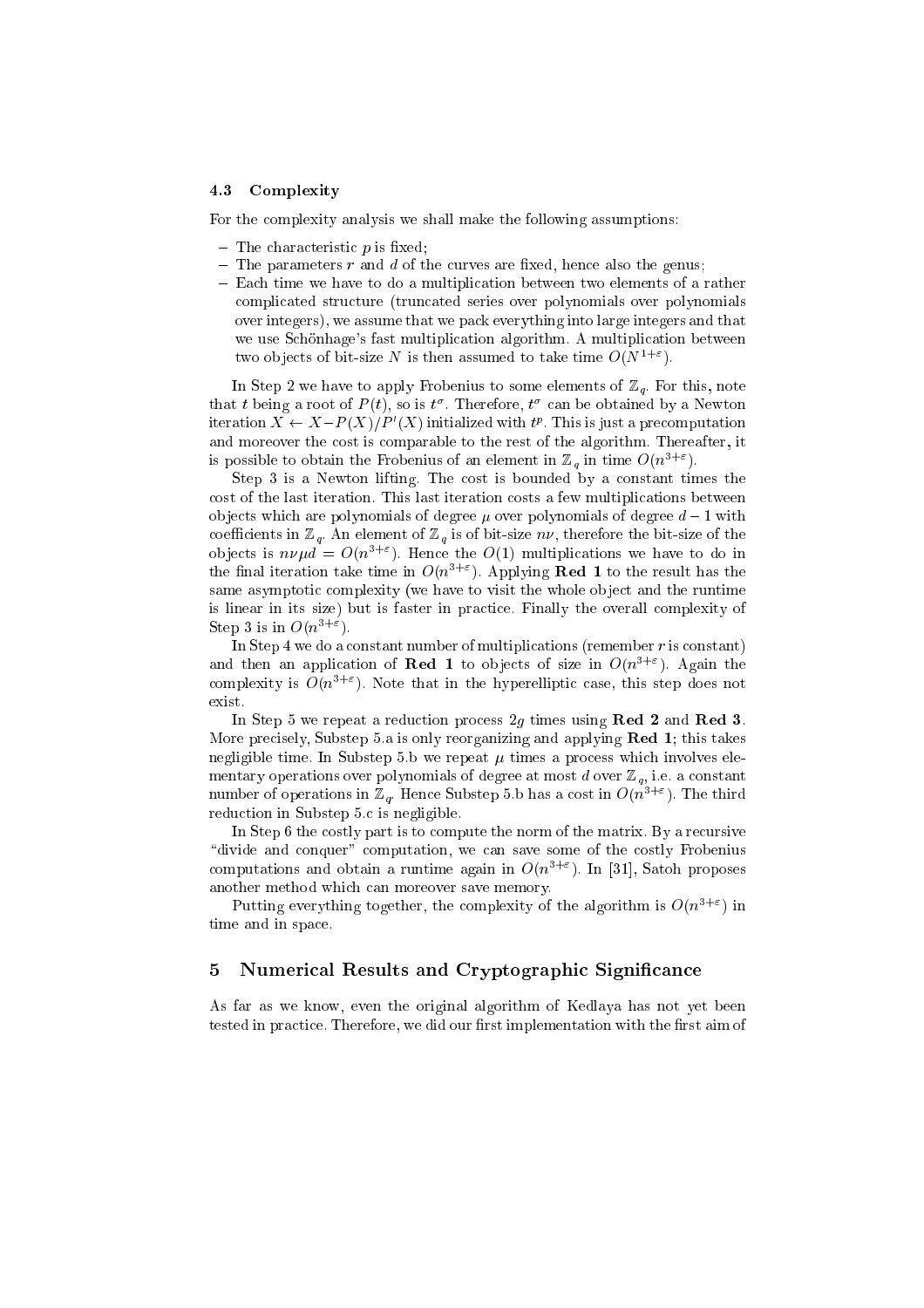validating Kedlaya's algorithm and our extension. We used Magma, version 2:7, which allowed us to easily manipulate quite complicated objects: it is possible in maga to the ring and the ring of series of series over polynomials and polynomials of series over polynomials over 20 a high programming level, by the programming level, and the programming level, and the programming lev an not really hope to do all the optimizations we ould dream of; furthermore, there are some small bugs in our version of Magma whi
h make us lose pre
ision from time to time and we had to take a (constant) added margin in the precision of the omputations. Therefore the results we give here are just meant to show that the algorithm works in practice and that cryptographic sizes are clearly reachable. We are currently working on an optimized implementation in C which should reduce the runtime significantly.

All the examples have been run on an Alpha EV6 at 667 MHz. The numbers of points are small enough that it is possible to factor them and prove the results. The spa
e requirement was roughly 150 MB.

#### 5.1 Hyperellipti Examples

In the hyperelliptic case, we cannot take a field of characteristic 2 for which the algorithm is not designed. We carried out our experiments with finite fields of hara
teristi 3.

#### Example 1.

In  $r_{353}$ , we take the generator  $t$  given by  $t^{-1} + 2t^{1} + 2t^{2} + 2t^{3} + 1 = 0$  and onsider the genus 2 randomly hosen urve given by

 $y^{-} = x^{+} + t^{-}$  $t^{3}$ <sup>11366373156356845343093334</sup>

After about 22 hours of computation we found the coefficients of its characteristi polynomial to be

$$
a_1 = 3767947898876,
$$
  

$$
a_2 = 16462680188903823501200294,
$$

which yields a cardinality of

#### Example 2.

We took a randomly chosen curve over the limite held  $\mathbb{F}_q$  with  $q = 3^{\circ}$ . Let t with minimal polynomial  $t^+ + t^- + 2t^- + 2t + 1$ , and consider the genus 5 curve of equation

 $y^{-} = x^{+} + t^{-}$  $t$ <sup>1</sup> <sup>286815047052544398</sup>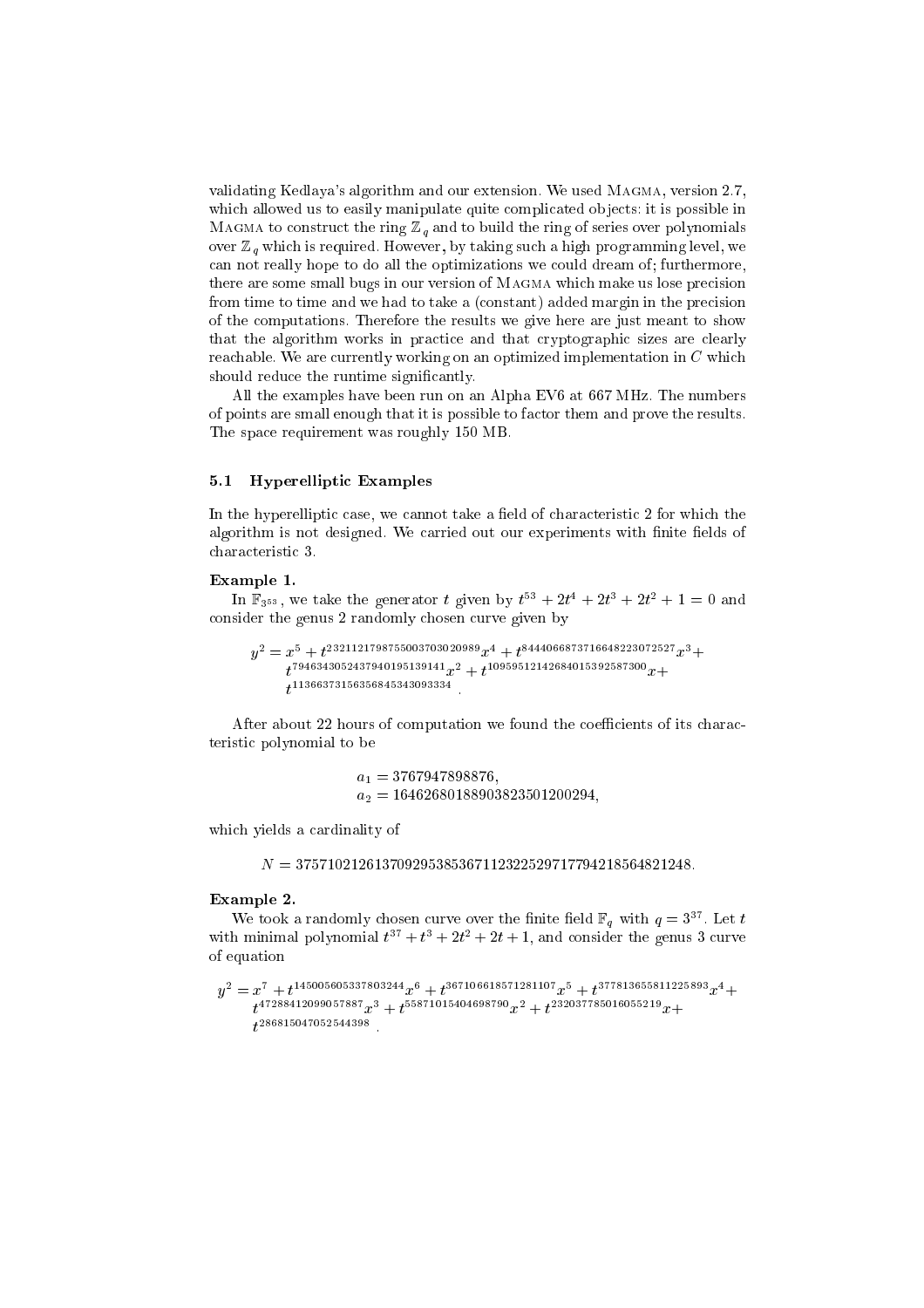After about 30 hours of computation we found the coefficients of its characteristi polynomial to be

$$
a_1 = 1128783670,
$$
  
\n
$$
a_2 = 1117168429648455309,
$$
  
\n
$$
a_3 = 886287268279616285414037148,
$$

whi
h yields a ardinality of

#### 5.2 Superellipti Examples

For superelliptic curves, we concentrate on characteristic 2 which is the most interesting case for practical applications.

### Example 1.

In  $r_{2^{53}}$  , we take the generator t given by  $t^+ + t^- + t^- + t + 1 = 0$  and consider the randomly hosen urve

$$
y^3 = x^4 + t^{2256567407303775}x^3 + t^{7508555791178511}x^2 +
$$
  

$$
t^{1136027055799467}x + t^{4967542575384673}
$$

After about 22 hours of computation we found the coefficients of its characteristi polynomial to be

$$
a_1 = 0,
$$
  
\n
$$
a_2 = -2299871474212151,
$$
  
\n
$$
a_3 = 0,
$$

which yields a cardinality of

$$
N = 730750818665451438386441787834386121601727865546
$$

The nullity of  $a_1$  and  $a_2$  is not a surprise: it is explained by the absence of third roots of unity in the base field (see below).

#### Example 2.

In  $r_2$ 58, we take the generator  $t$  given by  $t^- + t^- + 1 = 0$  and consider the random urve

> $y^2 = x^3 + t^3$  $t$ <sup>------------------</sup>  $x + t$ <sup>----------------------</sup>

After about 28 hours of computation we found the coefficients of its characteristi polynomial to be

> $a_1 = 1346491223,$  $a_2 = 540650236559852363,$  $a_3 = 106786896758507851646763008,$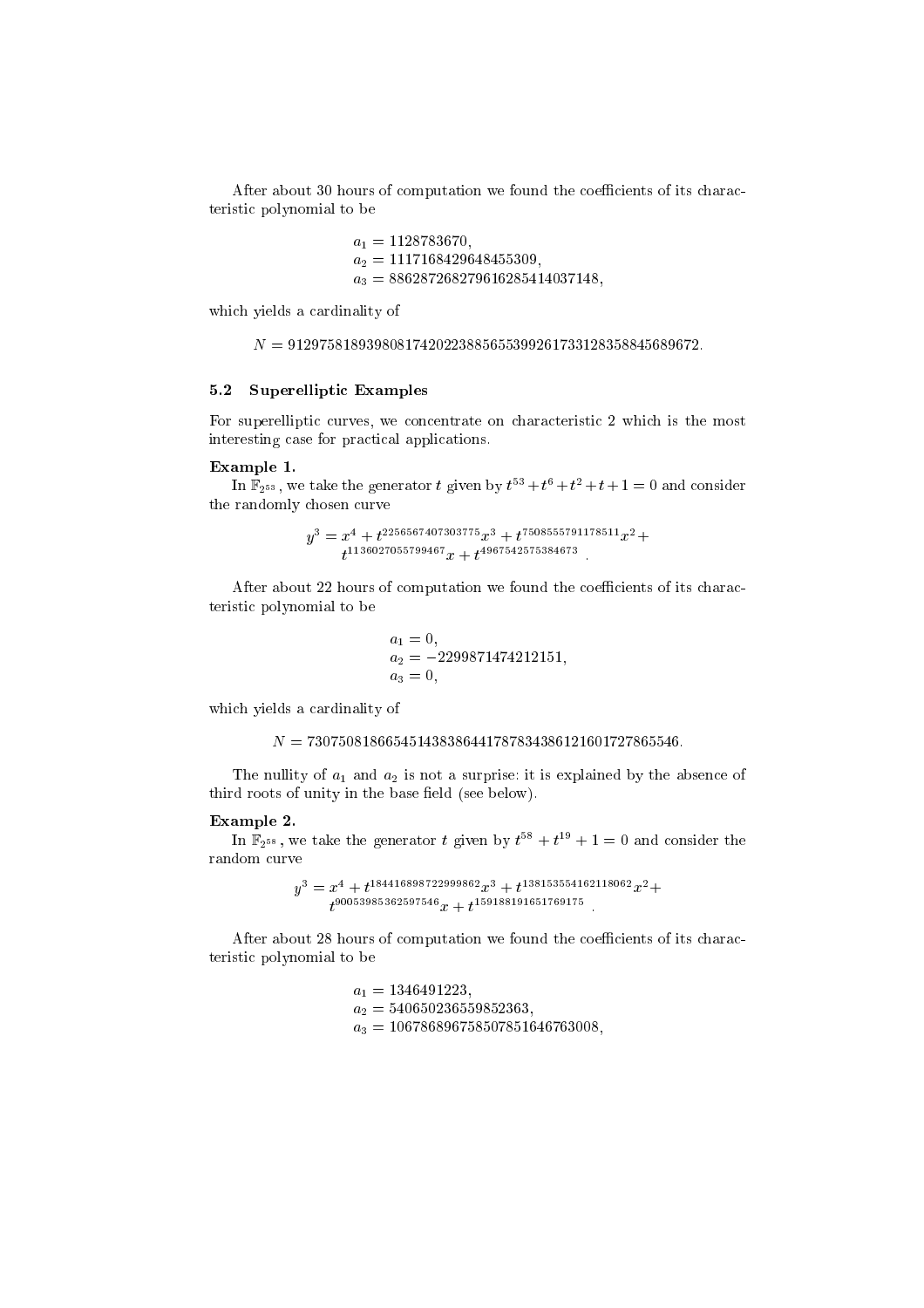which yields a cardinality of

The cardinalities we found were not (almost) prime and these curves should not be used in cryptography. We could have repeated the computations for several curves until we found a good curve. Note that an early-abort strategy cannot be used in this context.

#### 5.3 Some Remarks about Superellipti Curves in Cryptography

When one wants to build a cryptosystem based upon a curve, there are some security issues that have to be taken into account. Besides the fact that the number of points of the Jacobian should be (almost) prime, the following attacks (or threats) should be avoided:

- 1. Index-calculus attack for high genus curves  $[14, 4]$ : the genus of the curve should be at most 3.
- 2. MOV attack [25, 11]: the smallest k such that  $\#J(U)/q^2 = 1$  should be large.
- 3. Rück's attack  $[30]$ : the order of the subgroup in which we are working should be oprime to p.
- 4. The curve should not have "special properties".

Item 1 means that we are left with a small choice of non-elliptic curves useful for cryptography: hyperelliptic curves of genus 2 and 3, and superelliptic curves of the form  $y^3 = f(x)$  with f of degree 4.

Items 2 and 3 are almost always fulfilled when we choose random curves and the verification that this is indeed the case for a given curve is straightforward.

The fourth item is less pre
ise but has its importan
e: nowadays some people do not recommend to use elliptic curves for which the class number of the ring of endomorphism is too small; the base field should be a prime field or a prime extension field due to the threat of an attack by Weil descent  $[16]$ ; and more generally any spe
ial behavior of the urves ould be onsidered as suspe
t.

Keeping all this in mind, consider now a curve C of the form  $y^3 = f(x)$  with f of a complete the state of the state forms of the completence of the state of the state  $\mathcal{A}$ element of the point of the point of the point of the point of the point of the point of the point of the point of the point of the point of the point of the point of the point of the point of the point of the point of the  $\mathbf u$ ontain the third roots of unity, namely every odd degree extension. A simple calculation with zeta functions shows that this implies that the coefficients  $a_1$ and  $a_3$  in the characteristic polynomial are zero, therefore  $\chi(T)$  is of the form  $T^+ + a_2T^+ + qa_2T^+ + q^-,$  as we observed in Example 1. It means that this curve is highly "non-random" among all the curves of genus 3. In particular, the 3torsion part of the Jacobian is partly degenerate which is a first step towards supersingularity. In  $[35]$ , the reader will find a survey about the gradation from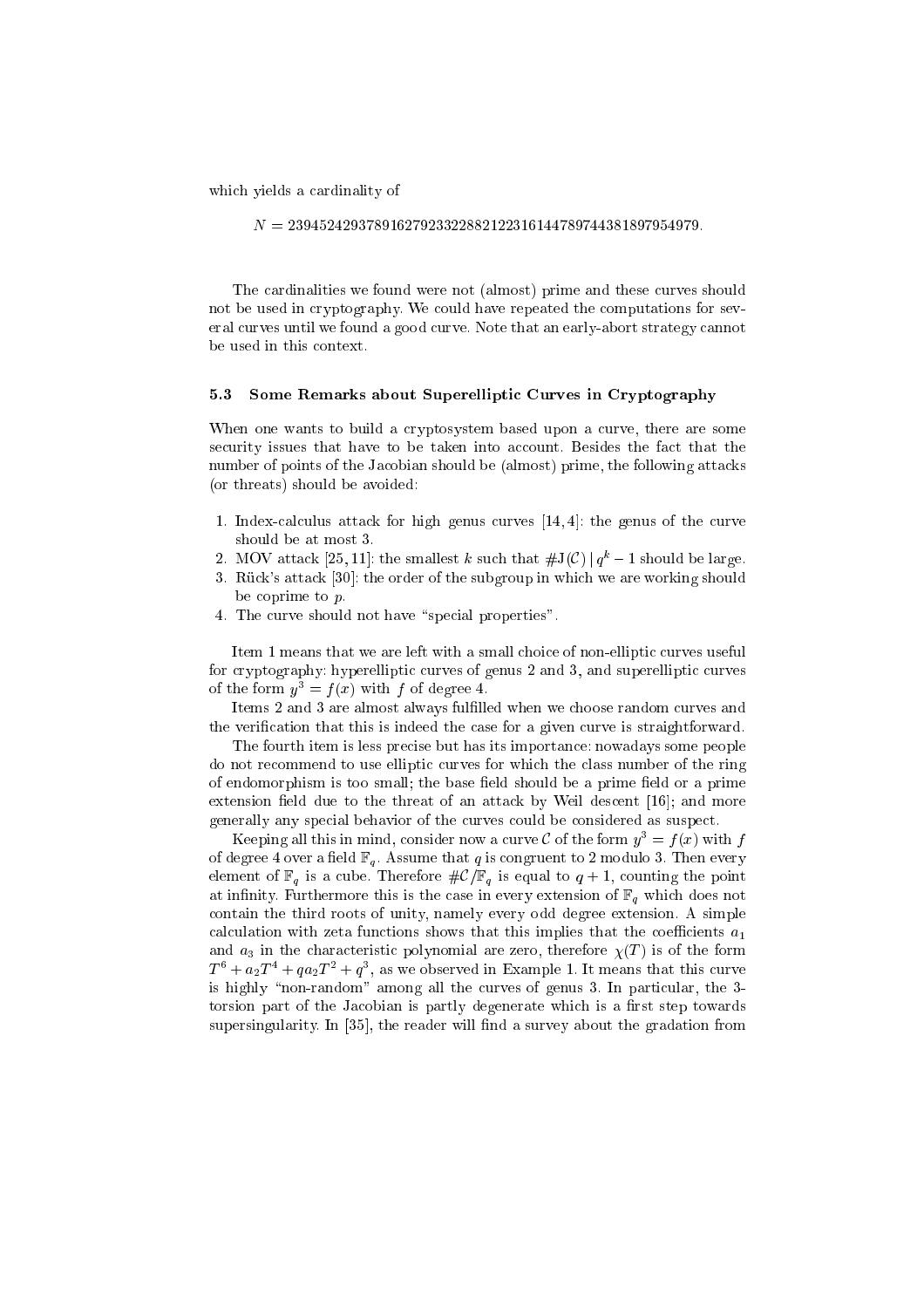ordinary urves to supersingular urves and the link with the Newton polygon of the hara
teristi polynomial.

Having noticed this, one is tempted to claim that it is safer to take a base field which includes the third roots of unity. However, we are confronted to another problem, at least in characteristic 2. Indeed,  $\mathbb{F}_{2^n}$  will contain the third root of unity if and only if  $n$  is even. We could then be subject to a Weil descent attack: if  $n = 2m$ , by doing a Weil restriction on  $J(\mathcal{C})$ , we get an abelian variety of dimension 6 over  $\mathbb{F}_{2^m}$ . If someone is able to draw a curve of genus 6 on this abelian variety, then the system is broken. As far as we know, nobody is able to find such a curve (if it exists!) but this could be threatening enough to discourage the use  $\mathcal C$  for cryptography.

This phenomenon is only true when one wants to use a base field of small characteristic. If we use a curve over a prime field, no Weil descent attack is to be feared and one can take a base field with roots of unity. This implies that there are additional automorphisms in the Ja
obian and that the key-size should be slightly enlarged accordingly [8].

# 6 Con
lusion

We have presented an extension of Kedlaya's algorithm in order to count points on superelliptic curves over finite fields of small characteristic. The time complexity is the same as the complexity for hyperelliptic curves. This complexity is asymptoti
ally the same as the best known methods for ounting points on elliptic curves. Note however that the  $\varepsilon$  which is involved in the expression  $O(\log^3+q)$  does not hide the same logarithmic factors. We obtained some numerical examples proving that it is now feasible to count points of random hyperelliptic and superelliptic curves up to genus 3, for cryptographic sizes.

Further research topics are: extend Kedlaya's algorithm for hyperelliptic curves to characteristic 2, reduce the space complexity to  $U(\log^+q)$ , extend the urgessischen der Cab der der der der Stellen varietiese (in false einer der Stellen) Washnitzer ohomology exists for more general varieties).

#### **Acknowledgements**

We are grateful to François Morain and to Guillaume Hanrot for their continuous support and many discussions during this work. A special thanks to Robert Harley for his lose reading and his helpful omments.

Some of the computations were carried out on the machines of the UMS Medicis at École Polytechnique.

#### Referen
es

1. L. M. Adleman, J. DeMarrais, and M.-D. Huang. A subexponential algorithm for dis
rete logarithms over the rational subgroup of the ja
obians of large genus hyperelliptic curves over finite fields. In L. Adleman and M.-D. Huang, editors,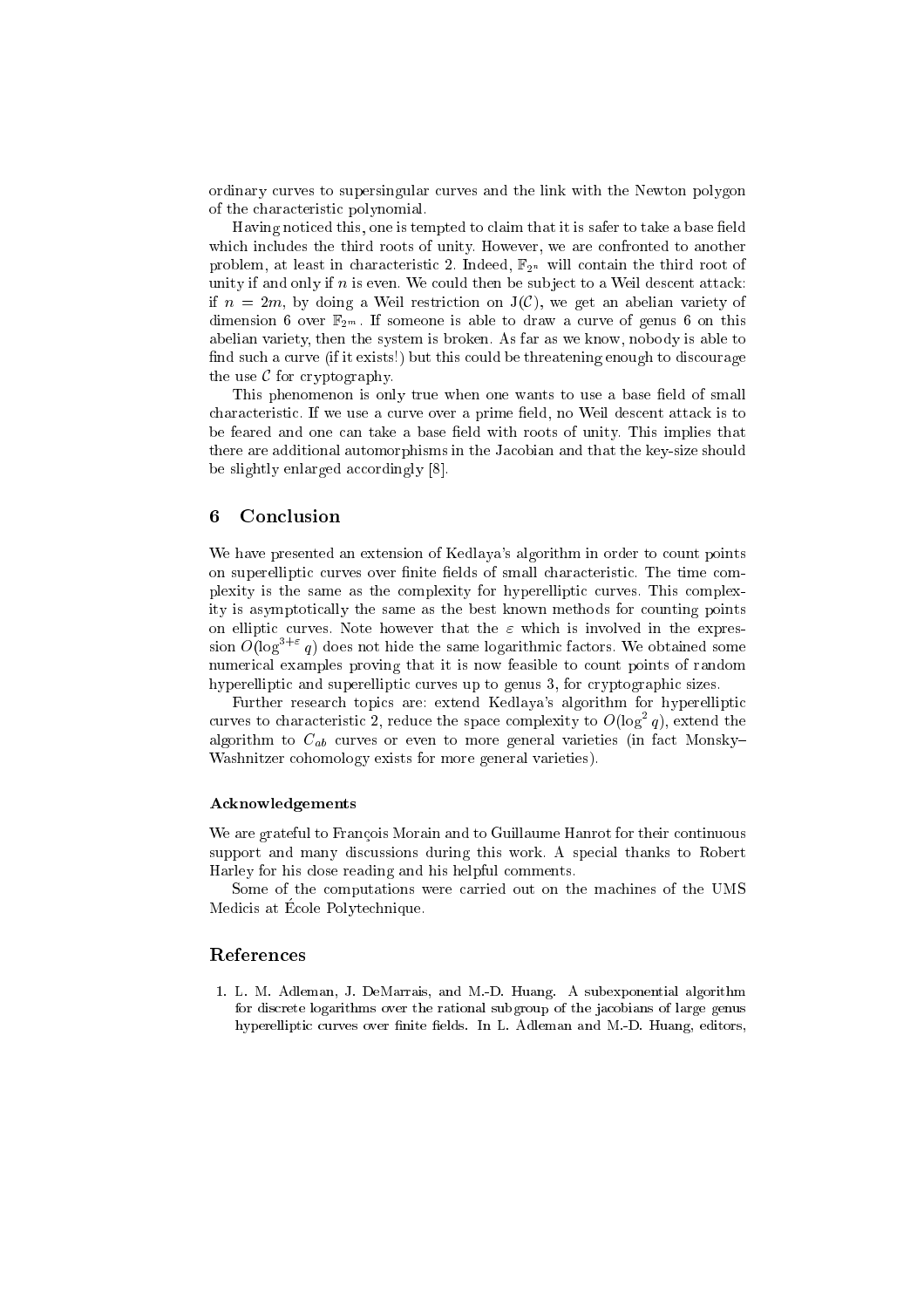ANTS-I, volume 877 of Lecture Notes in Comput. Sci., pages 28-40. Springer-Verlag, 1994.

- 2. S. Arita. Algorithms for computations in Jacobians of  $C_{ab}$  curve and their application to discrete-log-based public key cryptosystems. In Proceedings of Conference on The Mathematics of Public Key Cryptography, Toronto, June 12-17, 1999.
- 3. S. Arita. Construction of secure  $C_{ab}$  curves using modular curves. In W. Bosma, editor,  $ANTS-IV$ , volume 1838 of *Lecture Notes in Comput. Sci.*, pages 113-126. Springer-Verlag, 2000.
- 4. S. Arita. Gaudry's variant against  $C_{ab}$  curve. In H. Imai and Y. Zheng, editors, Public Key Cryptography, volume 1751 of Lecture Notes in Comput. Sci., pages 58{67. Springer-Verlag, 2000.
- 5. S. Arita. Weil descent of elliptic curves over finite fields of characteristic three. In T. Okamoto, editor, Advances in Cryptolgy - ASIACRYPT 2000, volume 1976 of Lecture Notes in Comput. Sci., pages 248-258. Springer-Verlag, 2000.
- 6. A. Basiri, A. Enge, J.-C. Faugère, and N. Gürel. Fast arithmetic on superelliptic cubics. In preparation. s. In preparation of the present state of the set of the set of the set of the set of the set of the set of the
- 7. I. Blake, G. Seroussi, and N. Smart. *Elliptic curves in cryptography*, volume 265 of London Math. So
. Le
ture Note Ser. Cambridge University Press, 1999.
- 8. I. Duursma, P. Gaudry, and F. Morain. Speeding up the dis
rete log omputation on urves with automorphisms. In K.Y. Lam, E. Okamoto, and C. Xing, editors, Advances in Cryptology - ASIACRYPT '99, volume 1716 of Lecture Notes in Comput. Sci., pages 103-121. Springer-Verlag, 1999.
- 9. M. Fouquet, P. Gaudry, and R. Harley. An extension of Satoh's algorithm and its implementation. *J. Ramanujan Math. Soc.*,  $15:281-318$ ,  $2000$ .
- 10. M. Fouquet, P. Gaudry, and R. Harley. Finding secure curves with the Satoh-FGH algorithm and an early-abort strategy. In B. Pfitzmann, editor, Advances in  $Cryptography - EUROCRYPT 2001$ , volume 2045 of Lecture Notes in Comput. Sci., pages 14{29. Springer-Verlag, 2001.
- 11. G. Frey and H.-G. Rück. A remark concerning m-divisibility and the discrete logarithm in the divisor class group of curves. Math. Comp.,  $62(206):865-874$ , April 1994.
- 12. W. Fulton. *Algebraic curves*. Math. Lec. Note Series. W. A. Benjamin Inc, 1969.
- 13. S. Galbraith, S. Paulus, and N. Smart. Arithmetic on superelliptic curves. To appear Math. Comp.
- 14. P. Gaudry. An algorithm for solving the dis
rete log problem on hyperellipti curves. In B. Preneel, editor,  $Advances$  in Cryptology -  $EUROCRYPT$  2000, volume 1807 of Lecture Notes in Comput. Sci., pages 19-34. Springer-Verlag, 2000.
- 15. P. Gaudry and R. Harley. Counting points on hyperelliptic curves over finite fields. In W. Bosma, editor, ANTS-IV, volume 1838 of Lecture Notes in Comput. Sci., pages 313-332. Springer-Verlag, 2000.
- 16. P. Gaudry, F. Hess, and N. Smart. Constructive and destructive facets of Weil descent on elliptic curves. To appear in J. Crypt.
- 17. R. Harasawa and J. Suzuki. Fast jacobian group arithmetic on  $C_{ab}$  curves. In W. Bosma, editor, ANTS-IV, volume 1838 of Lecture Notes in Comput. Sci., pages 359-376. Springer-Verlag, 2000.
- 18. K. Kedlaya. Counting points on hyperelliptic curves using Monsky-Washnitzer ohomology. Preprint, available at http://arXiv.org/abs/math/0105031, 2001.
- 19. N. Koblitz. p-adic numbers, p-adic analysis and Zeta-functions, volume 58 of Graduate Texts in Mathemati
s. Springer-Verlag, 1977.
- 20. N. Koblitz. p-adic analysis: a short course on recent work, volume 46 of London Math. Le
. Note Series. Cambridge University Press, 1980.